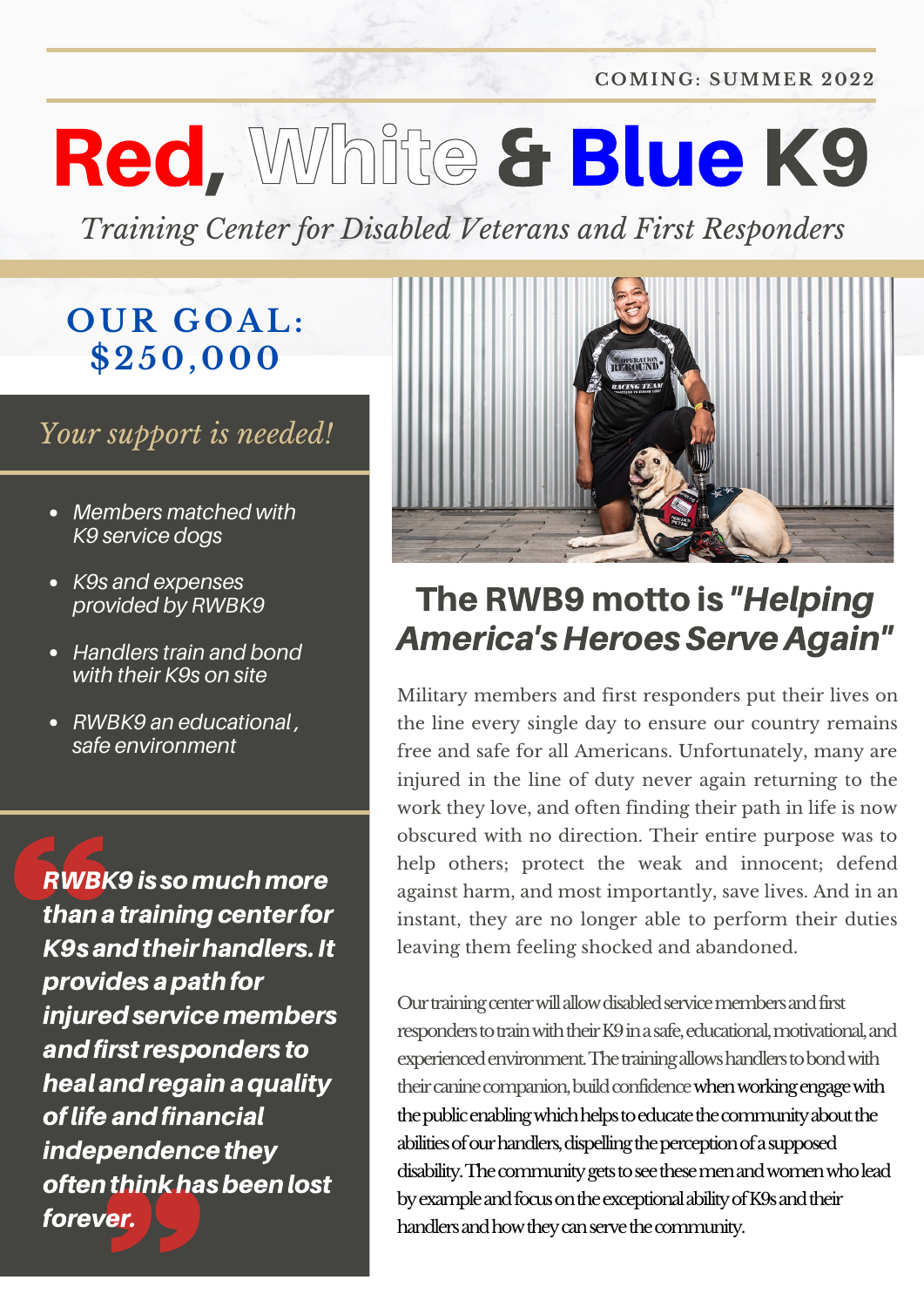**COMING: SUMME R 2022**

### Red, White & Blue K9

*Training Center for Disabled Veterans and First Responders*

#### **OUR GOA L: \$250,000**

#### *Your pledge is appreciated!*

*We cannot make this happen without donors like you! As a thank you for your support, all donors' names will be forever remembered and honored on our donor wall.*

After being injured in the line of duty, my service dog, Dyson, gave my life meaning and purpose again. Having Dyson by my side allowed me to see there was still hope to continue doing the work I was always honored to do. Help and serve others! Dyson is more than just a service dog, but a second chance at life as well as a companion and best friend.

- Brandon Holiday, FounderRWBK9



#### Donor Levels

**The Medal of Honor** *Name a K9* (\$10,000-\$49,999 donation)

**The Distinguished Service Cross** *Name a Building at the Center* (\$50,000+)

> **The Silver Star** *Special Areas naming* (\$10,000)

**The Bronze Star with V, for Valor** *Deluxe Swag Pack* (\$1,500-\$9,999)

**The Bronze Star** *Swag Pack* (\$500- \$1,499)

**The Purple Heart** *RWBK9 patch Story and photo of K9* (\$250- \$499)

> **RWBK9 Campaign Supporter** *Donation from 0-\$249*